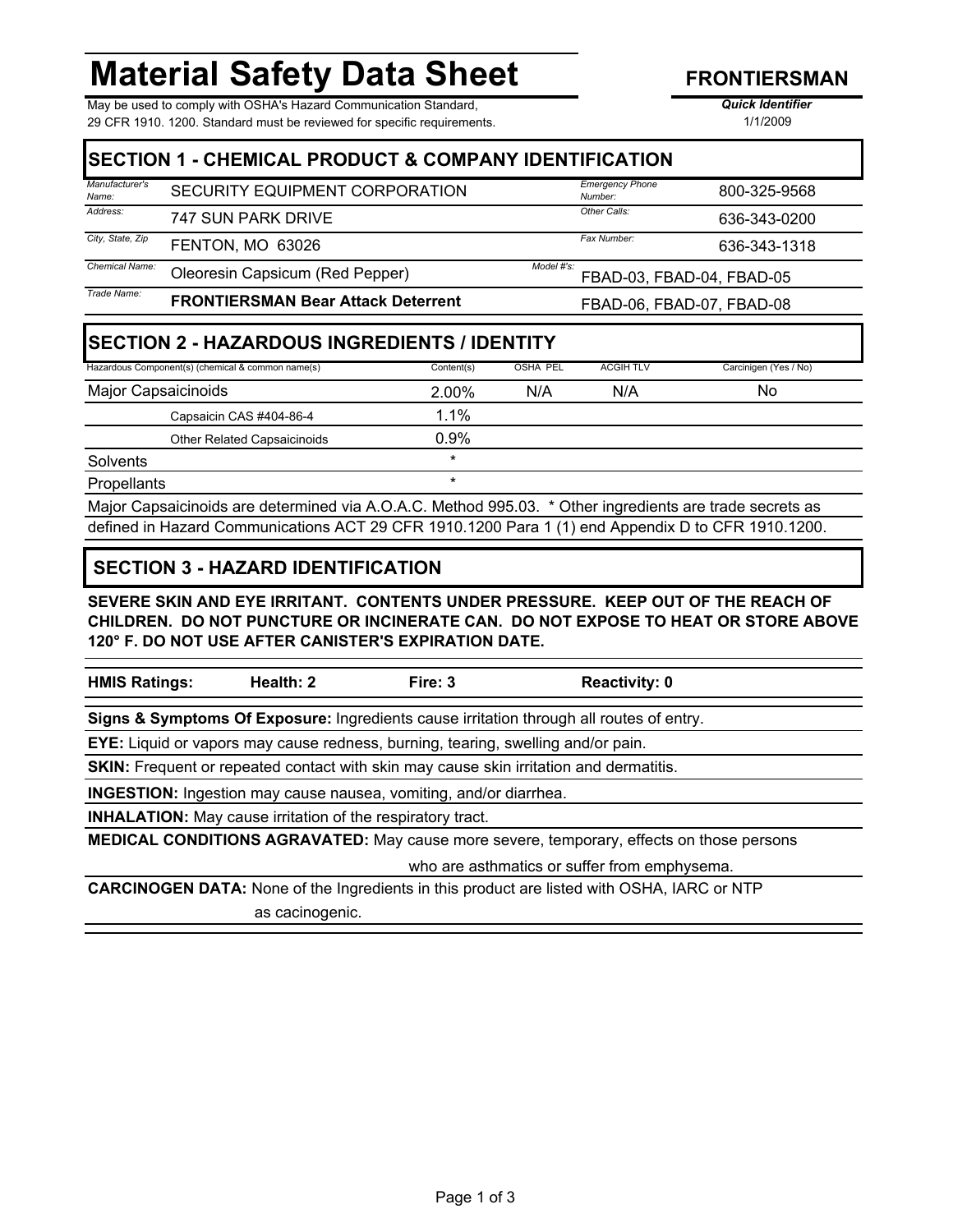## **SECTION 4 - FIRST AID MEASURES**

Remove victim from contaminated area and remove contaminated clothing.

| <b>Emergency &amp; First Aid Proceedures:</b> |                | Provide fresh air, irrigate with copious amounts of cool water. Obtain medical |  |  |
|-----------------------------------------------|----------------|--------------------------------------------------------------------------------|--|--|
|                                               |                | advice is symptoms persist.                                                    |  |  |
|                                               | 1. Inhalation: | Provide fresh air.                                                             |  |  |
|                                               | 2. Eyes:       | Only exposed subject or EMS should remove subject's contact lenses.            |  |  |
| <b>Routes Of Entry</b>                        |                | Irrigate with cool water at least 15 minutes, or until relieved.               |  |  |
|                                               | 3. Skin:       | Flush with cool water. Wash with mild soap and water.                          |  |  |
|                                               | 4. Ingestion:  | Rinse mouth with water. Ingest milk or water. Obtain medical                   |  |  |
|                                               |                | advice immediately.                                                            |  |  |

## **SECTION 5 - FIRE-FIGHTING MEASURES**

| Flammability Classification 16 CFR             |                                                         |  |  |  |  |
|------------------------------------------------|---------------------------------------------------------|--|--|--|--|
| 1500.45                                        | <b>FLAMMABLE</b>                                        |  |  |  |  |
| Extinguishing<br>Media:                        | Halon, Carbon Dioxide, Dry Chemical or Water            |  |  |  |  |
| <b>Special Fire</b><br>Fighting<br>Procedures: | Wear respirator or self-contained breathing apparatus.  |  |  |  |  |
| Unusual Fire and<br>Explosion<br>Hazards:      | Smoke would be irritating to eyes and mucous membranes. |  |  |  |  |

### **SECTION 6 - ACCIDENTAL RELEASE MEASURES**

|             | Steps to follow if material is spilled or Wipe up small spills with absorbent material. With large spills, use |
|-------------|----------------------------------------------------------------------------------------------------------------|
| released:   | respiratory equipment, to avoid irritation, and collect absorbent materials.                                   |
| If inside:  | Ventilate area and after absorbent process, wash area with soap and cold water                                 |
| If outside: | Stay upwind                                                                                                    |

## **SECTION 7 - HANDLING AND STORAGE**

|                                                                                             | Store upright in a cool, dry area. Avoid direct light and heat. |
|---------------------------------------------------------------------------------------------|-----------------------------------------------------------------|
| Precautions to be taken in handeling<br>& storage:                                          | DO NOT expose to temperatures over 120 degrees F.               |
|                                                                                             | DO NOT puncture or incinerate container.                        |
| Assure can is in a secure place to prevent accidental rupture.<br><b>Other Precautions:</b> |                                                                 |

### **SECTION 8 - EXPOSURE CONTROLS AND PERSONAL PROTECTION**

| <b>Respiratory Protection:</b>             | Not required under normal conditions of use.                            |
|--------------------------------------------|-------------------------------------------------------------------------|
| Ventilation:                               | Yes                                                                     |
| Protective Gloves:                         | Suggested (not required)                                                |
| Eye Protection:                            | Yes. Exposure without protection in training environment is acceptable. |
| Other Protective Clothing or<br>Equipment: | Not required                                                            |
| <b>Work/Hygienic Practices:</b>            | Normal                                                                  |

| <b>ISECTION 9 - PHYSICAL &amp; CHEMICAL PROPERTIES</b> |                                      |                                 |                                 |        |  |
|--------------------------------------------------------|--------------------------------------|---------------------------------|---------------------------------|--------|--|
| Appearance &<br>Odor:                                  | Red/Orange in color. Odor is pungent |                                 | <b>Physical State:</b>          | Liauid |  |
| <b>Boiling Point:</b>                                  | $370^\circ \text{ F}$                | Specific Gravity (H20<br>$= 11$ | $\sim$ 0.8144 @ 20 $^{\circ}$ C |        |  |
| Solubility in Water:                                   | Insoluble                            | Vapor Pressure:                 | <b>110 PSI</b>                  |        |  |